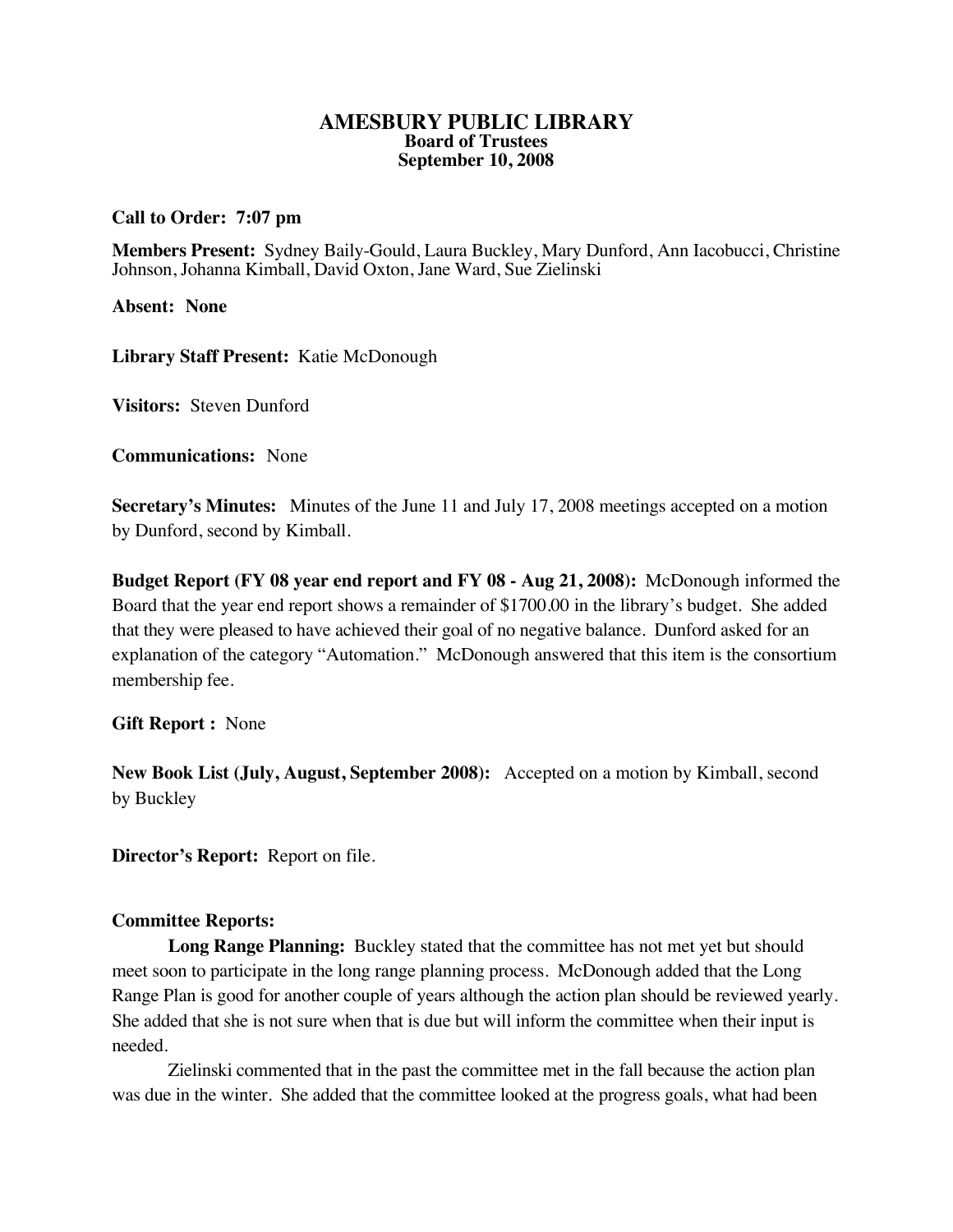accomplished, what remained to be accomplished and thus what would be carried over in to the new action plan. Buckley summarized for new committee members that the group would meet to review the plan in place and look at where we are now with meeting objectives.

**Finance Committee:** Nothing to report.

**Historic Preservation:** Nothing to report.

**House Maintenance:** Drinking fountain has been removed and replacement options of either water dispenser or handicapped accessible fountain are being reviewed.

**Building Study Committee:** Iacobucci reported that this committee has not met. She proposed a series of brainstorming sessions perhaps over the course of the next three Board meetings. During these sessions, she explained, trustees could bring in all ideas related to a potential building project and put these on the table. She said she believes open discussion and newspaper coverage of all discussion is key to public interest and understanding. Johnson agreed that consensus building is a great idea.

Baily-Gould stated that Sunny Vandermark's update to the 2000 Building Study should come first to instruct us as to what the community needs from its library. Johnson added that the Vandermark update is the first step in a series of steps that trustees need to take moving forward with any building study discussion. McDonough stated that Vandermark will visit Amesbury and perhaps meet with focus groups to create the update that will serve as a blueprint for future action.

Iacobucci stressed the need for getting information out early so that townspeople start thinking positively about a potential project. Zielinski agreed that this was a very important point but doubted that the project was ready for a community-wide group yet. She said she believes we need the basis of the study first because we don't yet know what Vandermark will recommend. She added that a good progression might be: Vandermark gathers information about the community needs; the Board reads and digests the information from the study; the Board meets to discuss our thoughts about the plan; the Board begins to look for community representation on a building committee.

Iacobucci added that site visits to other libraries that have undertaken building projects had been helpful to her and could be very helpful to the Board as a whole moving forward. Zielinski suggested scheduling a workshop dedicated to looking at the information Iacobucci has gathered about other building projects. All agreed this would be a helpful workshop.

Johnson stated that any new building committee formed in the future would be look different and have a much broader mission than the current building study committee. McDonough agreed. She said she believes that a building committee will grow out of community members participating in focus groups during the building study update process.

McDonough reminded the Board that first funding must be released for the updated study. Iacobucci asked for an idea of the time frame for finding such funding. McDonough said that the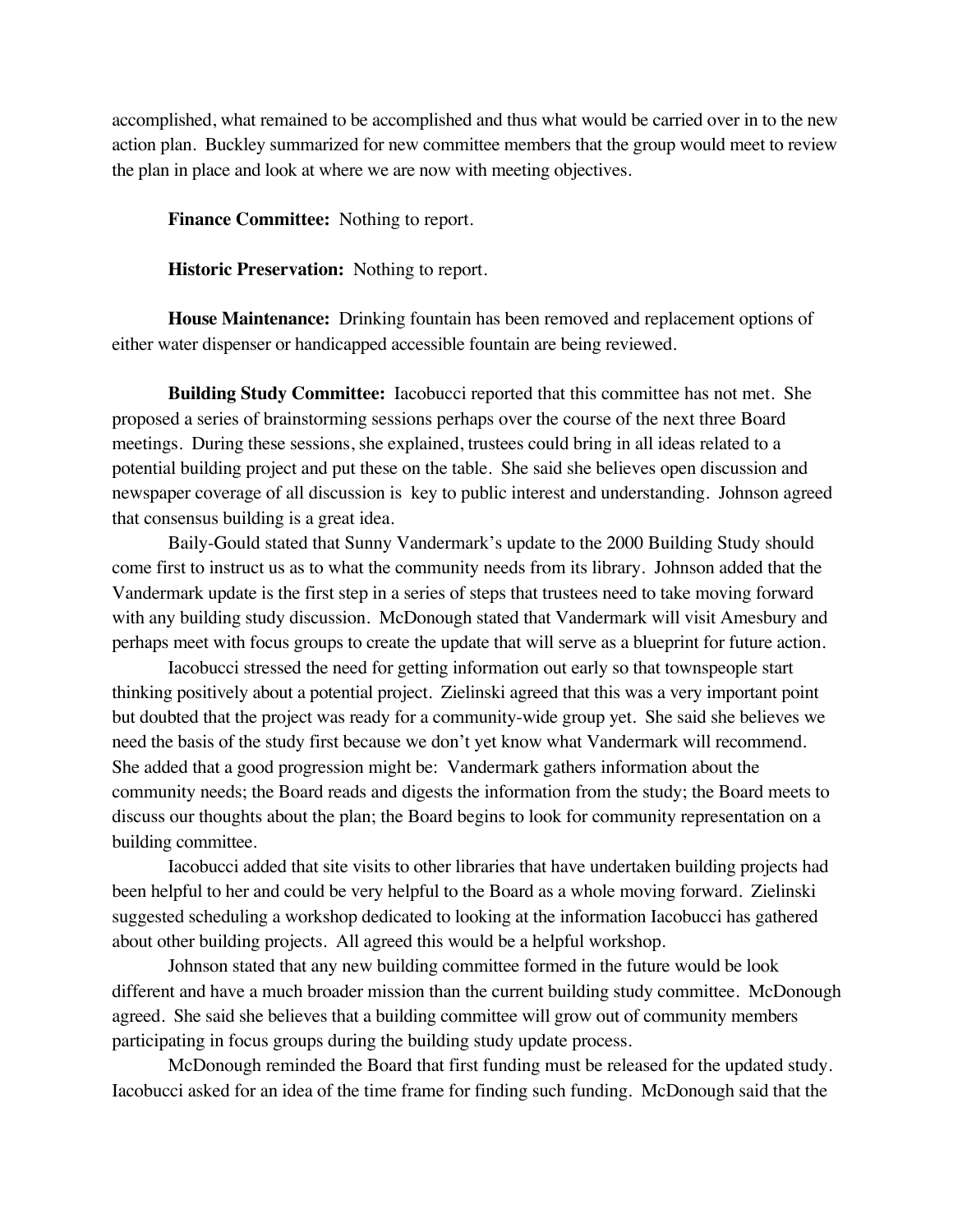Municipal Council will soon begin to look at free cash in the budget. The Council will then look at the groups that need portions of this money. The Mayor will make recommendations to the Council, but the Council will decide how to appropriate free cash.

In summary, Zielinski suggested keeping the items of 1)an update on the Vandermark study and 2)a future trustee workshop on the calendar of unfinished business.

Baily-Gould agreed and as chairperson she disbanded the current ad hoc Building Study Committee.

# **Unfinished Business:**

**Staff Appreciation:** Baily-Gould suggested a Thursday afternoon for the proposed appreciation event. Buckley reported on a similiar event held recently for the staff of the Merrimac Library. For that occasion, Buckley said, trustees presented staff with a restaurant gift certificate and staff went out and enjoyed lunch together. She stated that a joint event with trustees and staff would be appropriate if the goal is bonding between the two groups. But, she added, if the goal is purely showing appreciation then perhaps it is more appropriate for trustees to give an event that staff could enjoy just for themselves.

Johnson suggested a pot luck lunch. Baily-Gould proposed a Thursday and McDonough offered to check for a best date and report back to the Board. Dunford stated that if the lunch could be set for Thursday, October 9, then trustees could visit the library after the scheduled October 8 meeting to set up for the next day's lunch. Ward circulated a pot luck sign up sheet for trustees and everyone pledged to bring a dish or paper/plastic ware.

**NMRLS :** List of FY '09 trustee priorities created during the meeting with Greg Pronevitz was included in this month's Board packet.

**Automated phone v. live person:** McDonough reported that the automated system with an option to speak to a staff member is working well. There has been positive feedback from staff and patrons. She added that the newly implemented revised cell phone policy has been widely accepted as well.

# **New Business:**

**Programs and ADA:** McDonough asked to postpone discussion of this issue until October's meeting. She stated that in light of recently awarded Equal Access and Mother Goose grants she wants to find the written policy and make sure she is fully informed before she brings discussion to the table.

**Friends' mtg. 9/8/08:** Dunford attended and reported that the Friends plan to hold a fundraiser at Flatbread on October 14. The group hopes to get their newsletter out well in advance of the event and asks for help folding the flyer at an informal gathering on September 24 at 6 pm in the library's reading room.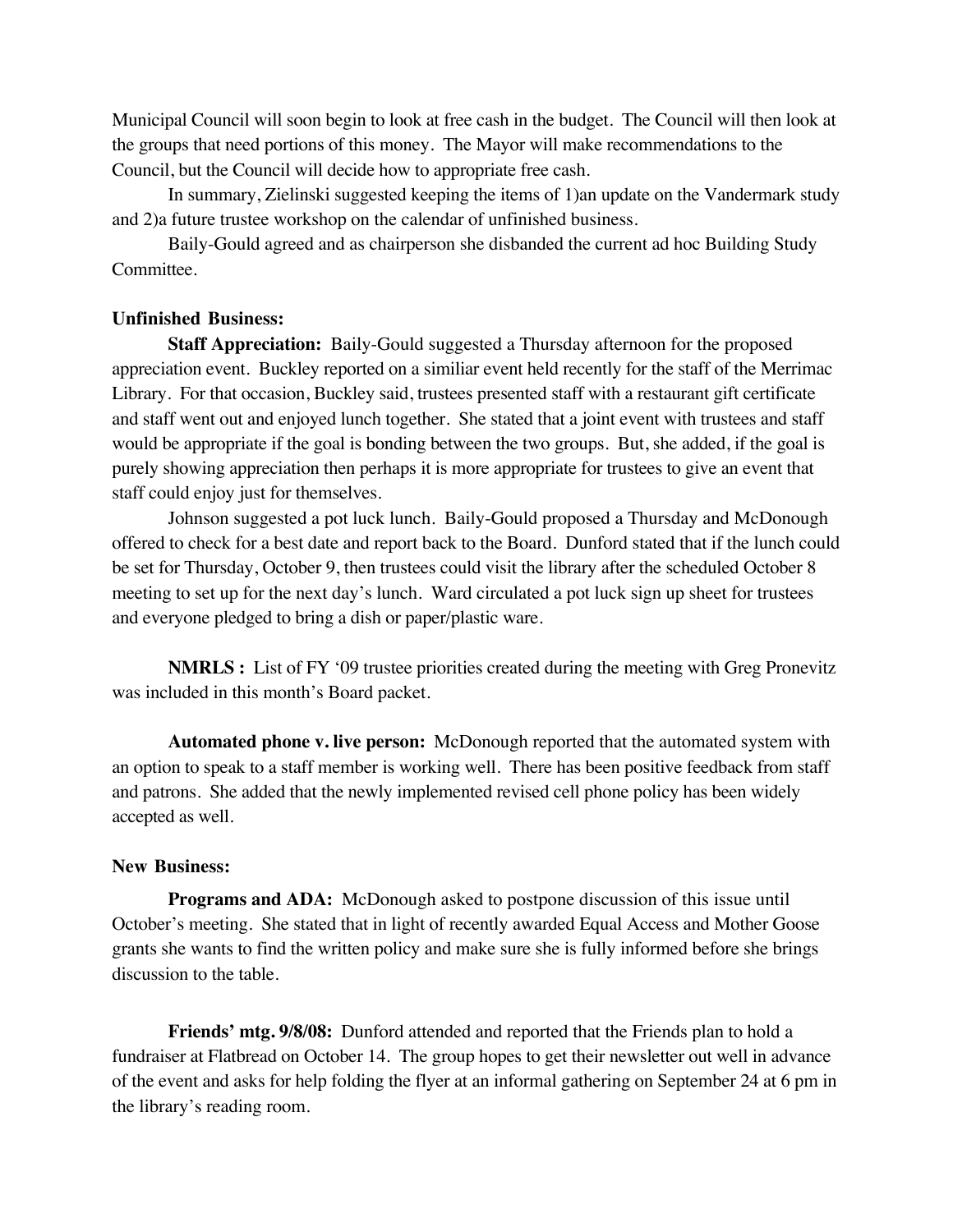Baily-Gould proposed scheduling more trustee representatives to attend upcoming Friends' meetings. Ward suggested scheduling these three months out which would take the Board to the end of the year. Johnson will be the representative at the 10/6 meeting, Kimball will attend the 11/3 meeting, and Oxton will cover 12/1.

**Evaluating our library director and our board:** Baily-Gould reminded the Board that Greg Pronevitz asked the Board during our NMRLS training session who evaluates the Director. Johnson stated that in the case of prior director Lankin, the Board set up an informal evaluation committee after a year. She added that for the process, staff was consulted for input, the committee discussed director's strengths and weaknesses, and then a report was written. She noted that as a Board, we are responsible to the public and as such are evaluated through the election or re-election process. She also noted that the points developed during NMRLS training points our course for the year.

Zielinski suggested that the long range plan could be put on the agenda for a future meeting and at that time we can evaluate how the Board did at meeting those goals. Buckley agreed, adding that we can format NMRLS points into goals to be accomplished. She offered to write out the goals for review at October's meeting and proposed this item be kept on the agenda as unfinished business. This way, she said, we can evaluate our progress.

Zielinski asked to return to the topic of Director's evaluation. She asked if this evaluation needed to be done at a certain time. Baily-Gould said that policy in the Massachusetts Public Library Trustees Handbook points to an evaluation happening within the first six months of a Director's hiring. Buckley pointed out that a written evaluation will be a document the director can keep on file to bring to any future position.

### **Other Business:**

McDonough called attention to other items in this month's Board packet: a Trustees Information Kit checklist; a copy of the 2008 Annual Report Information Survey; information about two upcoming seminars; and Detective Wile's report entitled "Town Hall Employees and the Public."

Trustee Dunford noted that District 3 Councilor Steven Dunford was present, and asked if he would address the previously discussed issue of free cash and how it relates to the Board's needs for funding the Vandermark building study update.

Councilor Dunford explained that free cash is the amount of money left over in the budget once revenue collected has been spent as authorized. He added that it is money that can be used but has not been allocated for any specific purpose. Free cash must be used by the end of a fiscal year and expenditures are approved by the Municipal Council. The Mayor makes recommendations to the Council; the Council then refers the recommendations to the Finance Committee; the Finance Committee submits its recommendations to the Council; and the Council then votes on how to appropriate the free cash.

Dunford recommended finding a councilor to help shepherd the Board's request for using